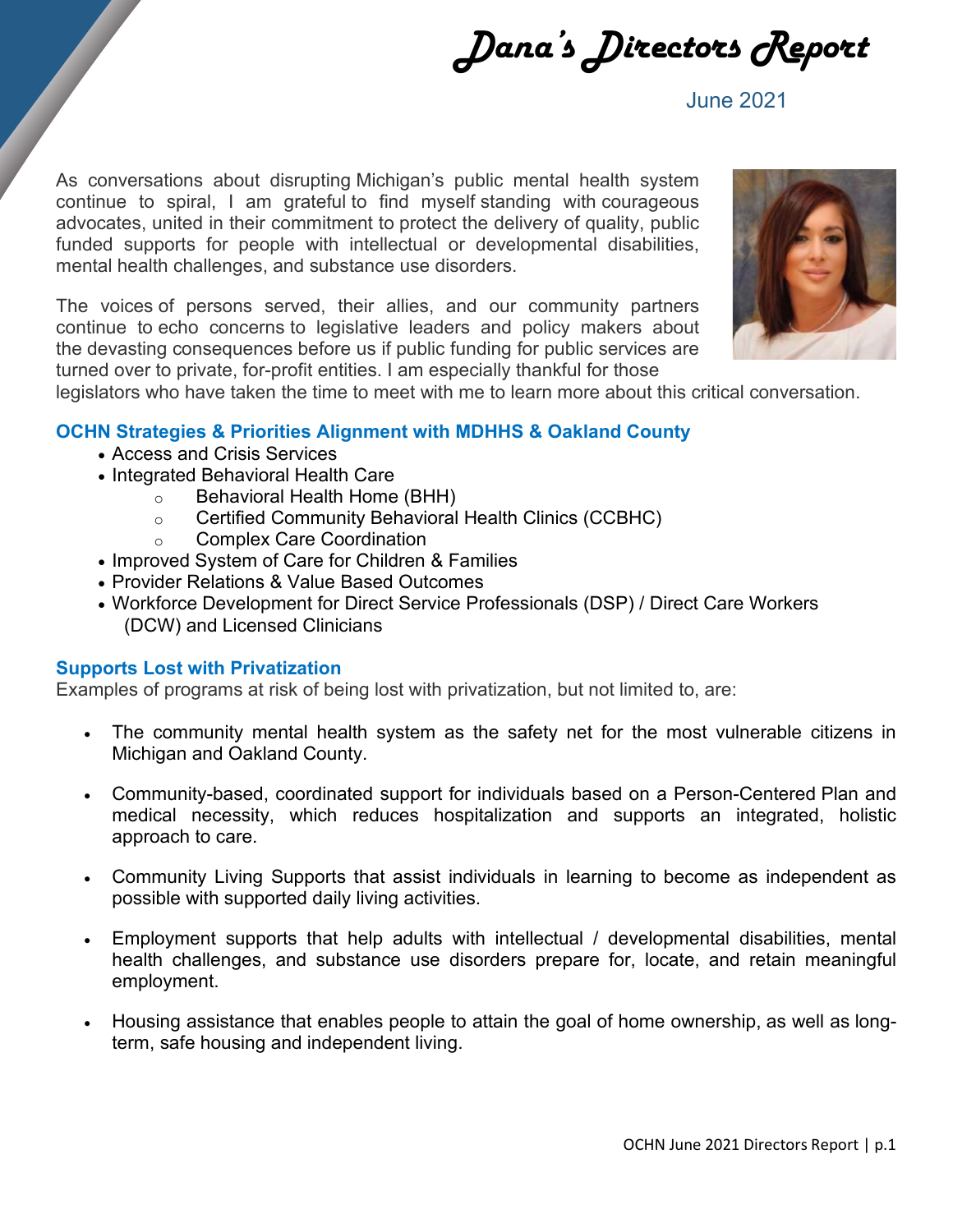• Justice diversion services that ensure jails do not replace institutions for non-violent offenders with a mental health challenge. These supports also promote de-escalation trainings for and partnerships with law enforcement responding to crisis situations.

# **Solution Oriented**

Is there room for improvement in Michigan's public mental health system? Of course. We all want for our state's citizens to have access to the supports they need, when they need them, regardless of where they live in our state. This goal is attainable without the disruption and unraveling of those system components that are working well.

Realistic recommendations, some of which are shared on Oakland Community Health Network's (OCHN) website under the [Recipient Rights / Advocacy](https://www.oaklandchn.org/index.php/rightsandadvocacy/advocacy-resources) Resources links, are being discussed with and presented to legislators by myself and other public mental health leaders. Advocacy information is also available on the [Community Mental Health Association of Michigan website.](https://cmham.org/) I encourage you to use these resources to educate yourself about the issues and to also share your views with your legislative representatives.

# **Our Work Continues**

While we continue to keep a close eye on the changing advocacy landscape, OCHN is committed to not being distracted from our most important responsibility – service delivery to people. This includes taking advantage of innovative programs funded through grants, some of which are included in this report:

- **Peer Respite:** This spring, the Michigan Department of Health and Human Services (MDHHS) approached OCHN with the opportunity to leverage grant funds to further expand its crisis services continuum of care by implementing peer respite. Peer-to-peer services, which are being provided by Hope365, are designed to help individuals at risk for inpatient hospitalization and crisis service recidivism through 24-7 peer support, self-advocacy, education, and wellness planning.
- **PPE Grant Funds:** OCHN applied for and was awarded \$170,000 to purchase additional Personal Protective Equipment (PPE) for the people we support and our provider network. This allows people served and providers peace of mind and the ability to focus on living life / providing services instead of obtaining PPE.
- **Children's Crisis Stabilization Services Grant:** With the growing need to support youth and families in crisis and lack of access to psychiatric hospital services, OCHN has applied for a Substance Abuse and Mental Health Services Administration (SAMHSA) grant for \$5 million over two years to create a children's crisis stabilization unit. This unit will include clinical service support, a separate entrance at the Resource and Crisis Center, and the ability for OCHN service providers to come to the unit and continue working with the people they support. If awarded, funds will be available as of 10/1/2021 and services expected to begin being delivered 2/1/2022.

I appreciate the efforts by OCHN staff members whose hard work and diligence created awareness of these funding resources so we can expand our service outreach.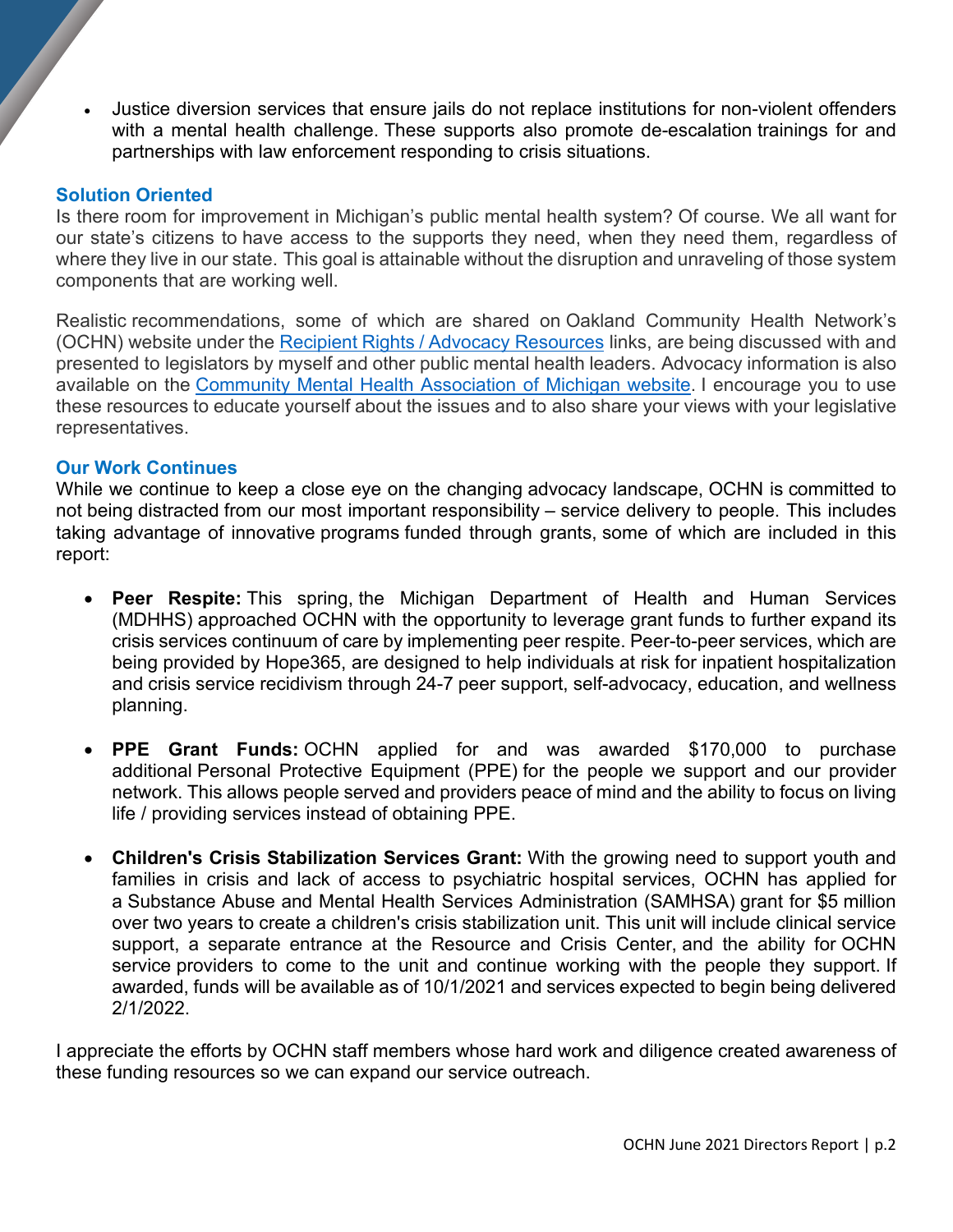# **OCHN Welcomes New Chief Clinical Officer**

I am very excited to announce the addition of our new Chief Clinical Officer, Kimberly Flowers, to OCHN's executive team. Her extended and comprehensive experience leading clinical best practices will serve as tremendous assets to strengthen OCHN's leadership position as an integrated, managedcare system.

As always, I welcome your thoughts and input about information for this report and other important news related to OCHN's services and operations. Please feel free to contact me via email at [lasenbyd@oaklandchn.org.](mailto:lasenbyd@oaklandchn.org)

Sincerely,

Dana Lasenby

Dana Lasenby, MA, LLP, MBA OCHN Executive Director and CEO



Developmental Disabilities - Mental Health - Substance Recovery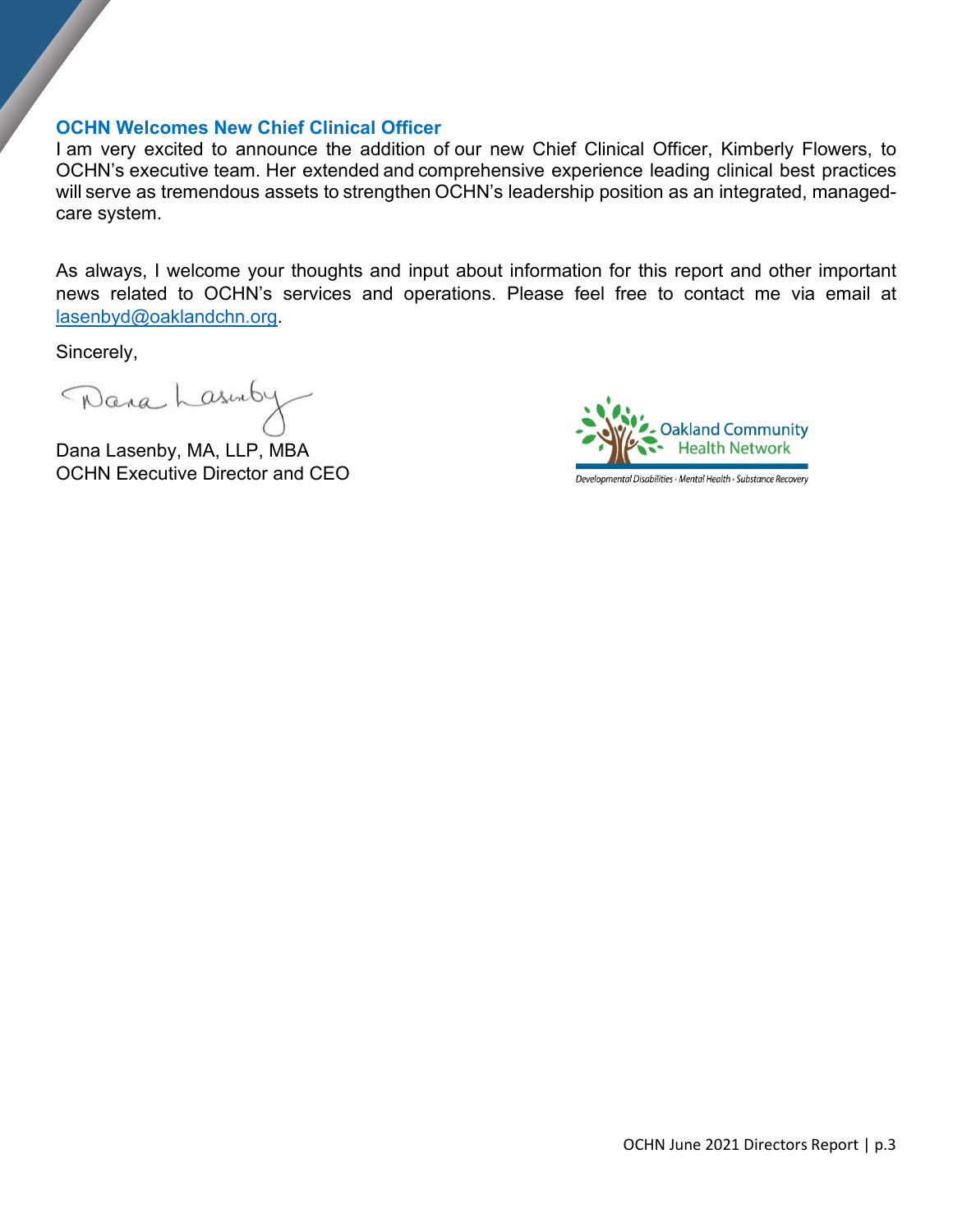

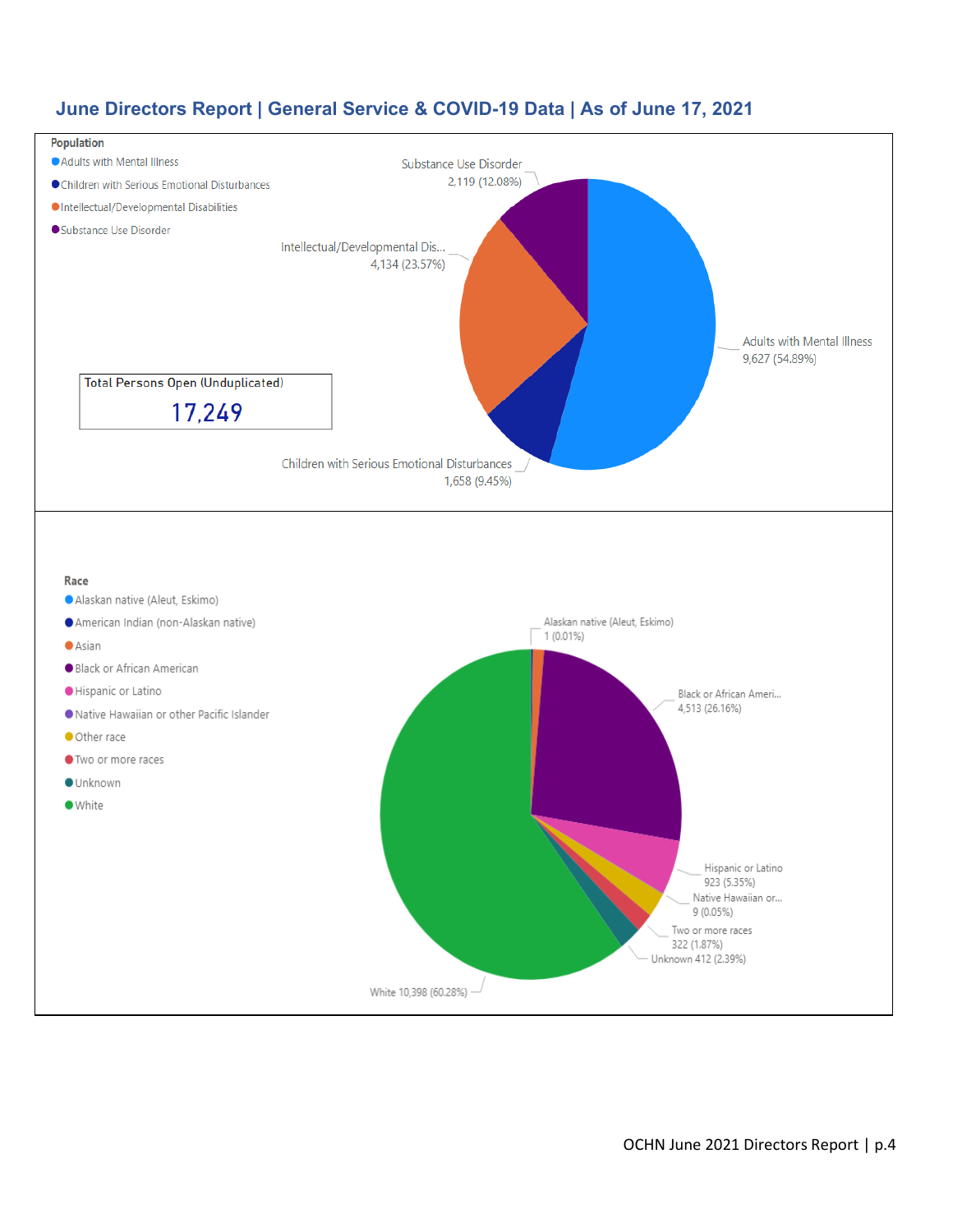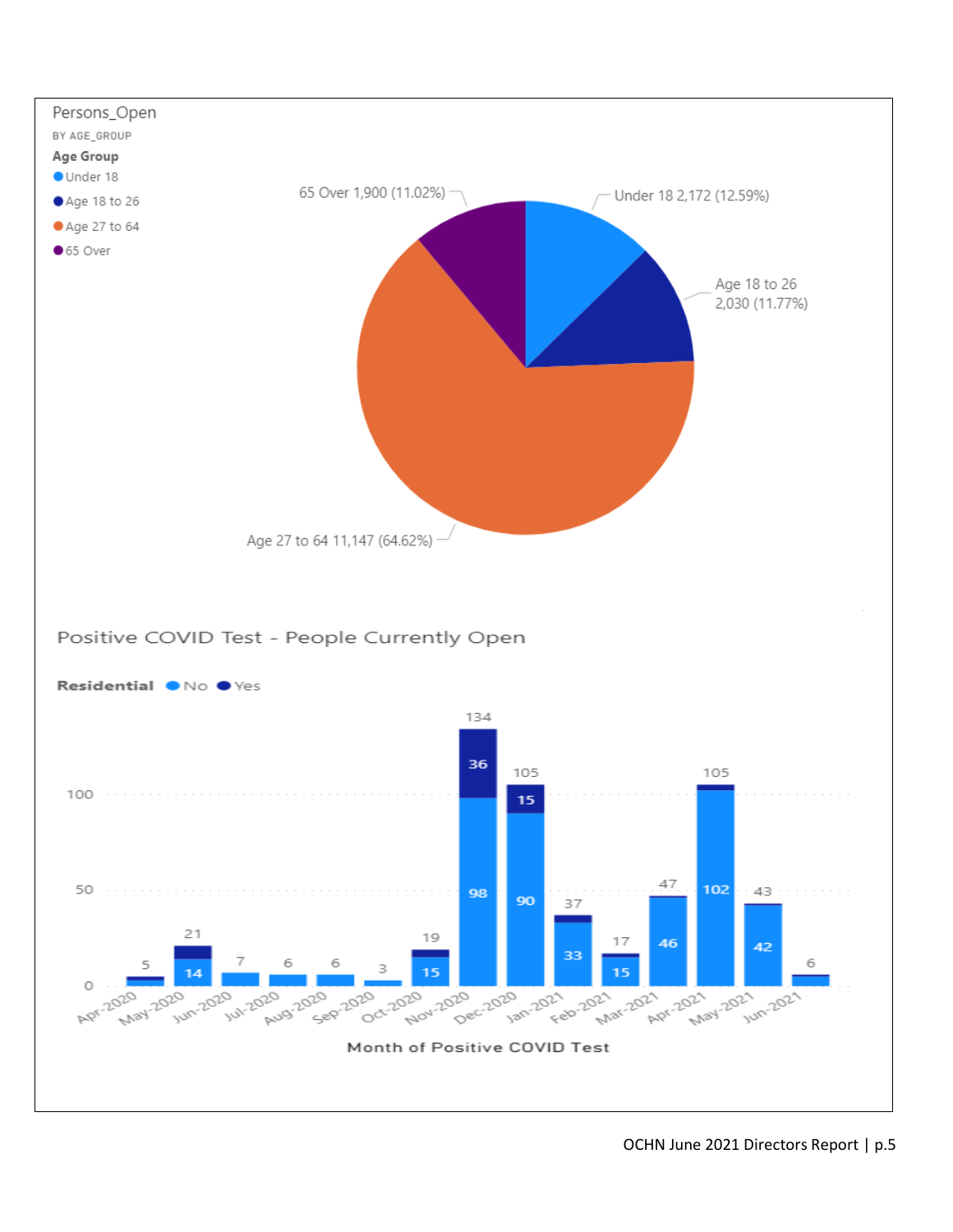